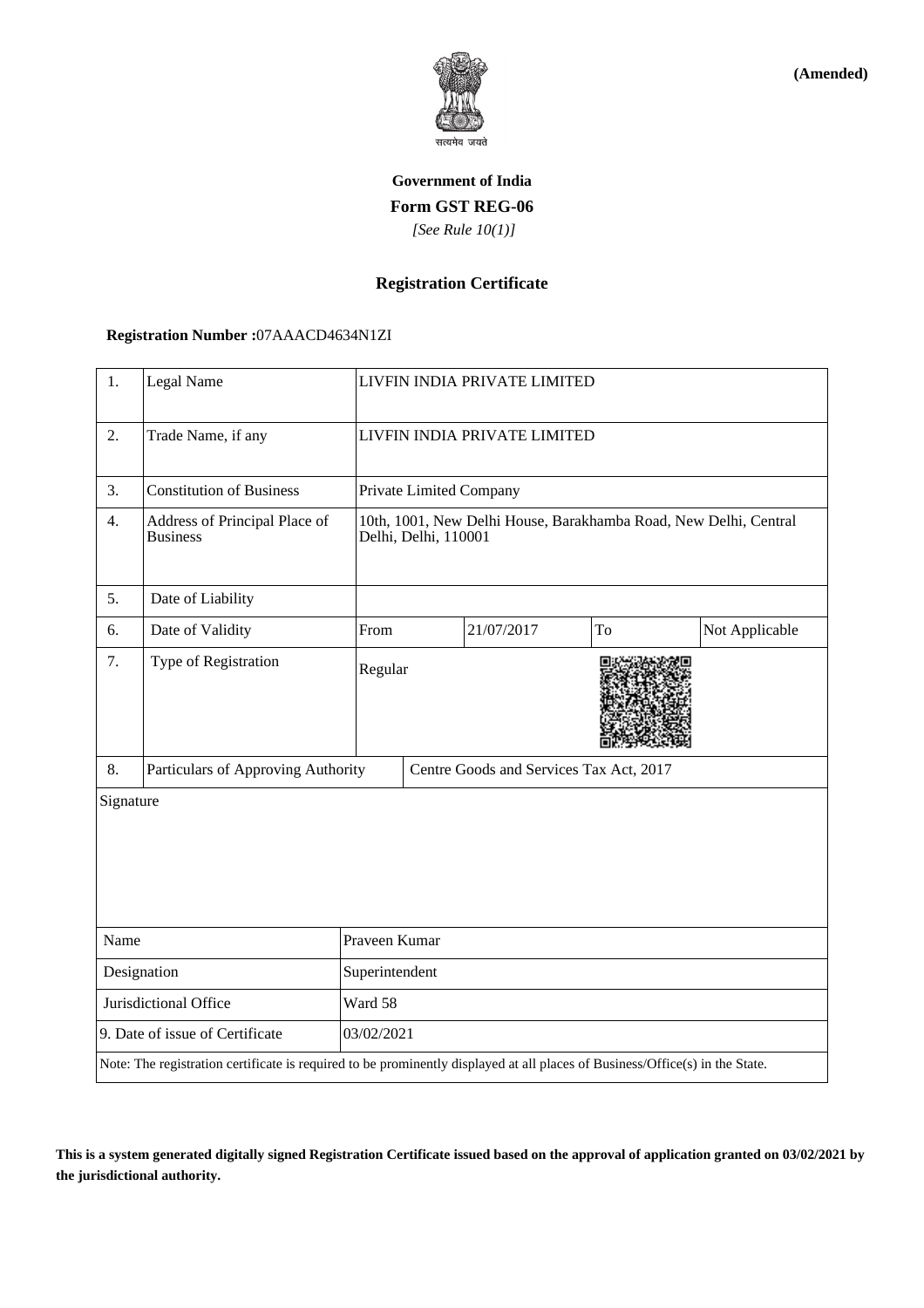

## **Details of Additional Place of Business(s)**

| <b>GSTIN</b>       | 07AAACD4634N1ZI              |
|--------------------|------------------------------|
| Legal Name         | LIVFIN INDIA PRIVATE LIMITED |
| Trade Name, if any | LIVFIN INDIA PRIVATE LIMITED |

Total Number of Additional Places of Business(s) in the State 2

Sr. No. Address

| $\mathbf{1}$ | Flat No-1002, 10th floor New Delhi house, 27 Barakhamba Road, Central Delhi, Delhi, 110001 |
|--------------|--------------------------------------------------------------------------------------------|
| 2            | Flat No-1003, 10th floor New Delhi house, 27 Barakhamba Road, Central Delhi, Delhi, 110001 |